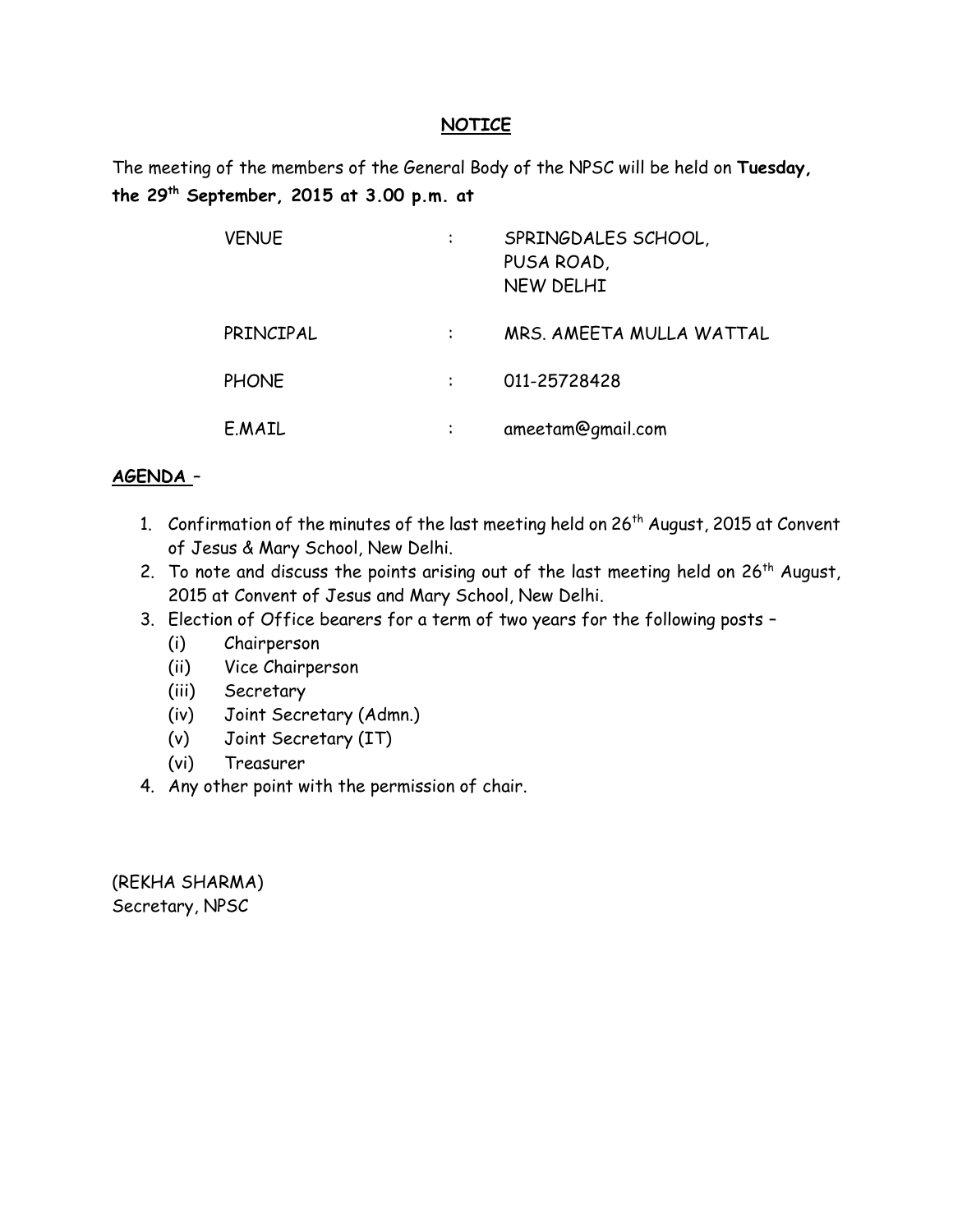# **GENERAL BODY MEETING OF NPSC HELD ON 26TH AUGUST, 2015**

| DATED   | $\sim 100$               | 26 <sup>TH</sup> AUGUST, 2015 |
|---------|--------------------------|-------------------------------|
| TIME    | $\sim 1000$ km s $^{-1}$ | 2.00 P.M.                     |
| VENUE : |                          | CONVENT OF JESUS & MARY,      |
|         |                          | 1, BANGLA SAHIB ROAD,         |
|         |                          | <b>NEW DELHI - 110 001</b>    |

#### Members present-

- **1. Mrs. AmeetaMullaWattal, Chairperson,** Principal, Springdales School, Upper Ridge Road Junction, Pusa Road, New Delhi.
- **2. Mrs. ChitraNakra, Vice Chairperson**, Principal, Veda Vyasa DAV Public School, D Block, VikasPuri, New Delhi
- **3. Ms. Rekha Sharma, Secretary,** Principal, BalBharati Public School, Sector 14, Rohini, Delhi.
- 4 **Mr. Neeraj K. Bedhotiya**, Joint Secretary, Principal, Mayoor School, Ajmer
- 5. **Mrs. Deepika T. Singh, Treasurer, Principal,** The Air Force School, DhaulaKuan.
- **6.** M**r. L. V. Sehgal, Member,** Principal, BalBharati Public School, Ganga Ram Hospital Marg, New Delhi.
- **7. Fr. Babu Varghese**, Member, Don Bosco School, Alaknanda New Delhi.
- 8. **Mr. A. K. Pandey**, Principal, Member, Ahlcon International School, Mayur Vihar
- **9. Mrs. Neeta Rastogi, Member,** Principal, Sadhu Vaswani International School for Girls, Shanti Niketan, New Delhi
- **10. Mrs. Rita Sen, Member**, Principal, Delhi Public School, Sector 24, Rohini, Delhi.
- **11. Mrs. Anita Wadehra, Principal,** Darbari Lal DAV Model School, ND Block, Pitampura, New Delhi.
- 12. **Mrs. MohiniBindra, Principal,** Ramjas School, Pusa Road, New Delhi
- **13. Mr. Suraj Prakash, Life Member**
- **14. Mr. S. L. Jain, Honorary Member**
- **15. Dr. (Mrs.) Usha Ram**
- **16. Ms. Sunita Gupta**, Member, Principal, Air Force BalBharati Public School, Lodhi Road, New Delhi
- 17. **Ms. Divya Bhatia**, Member, Principal, Amity International School, Saket
- 18. **Ms. Malini Narayanan**, Member, Principal, Army Public School, Shankar Vihar, Delhi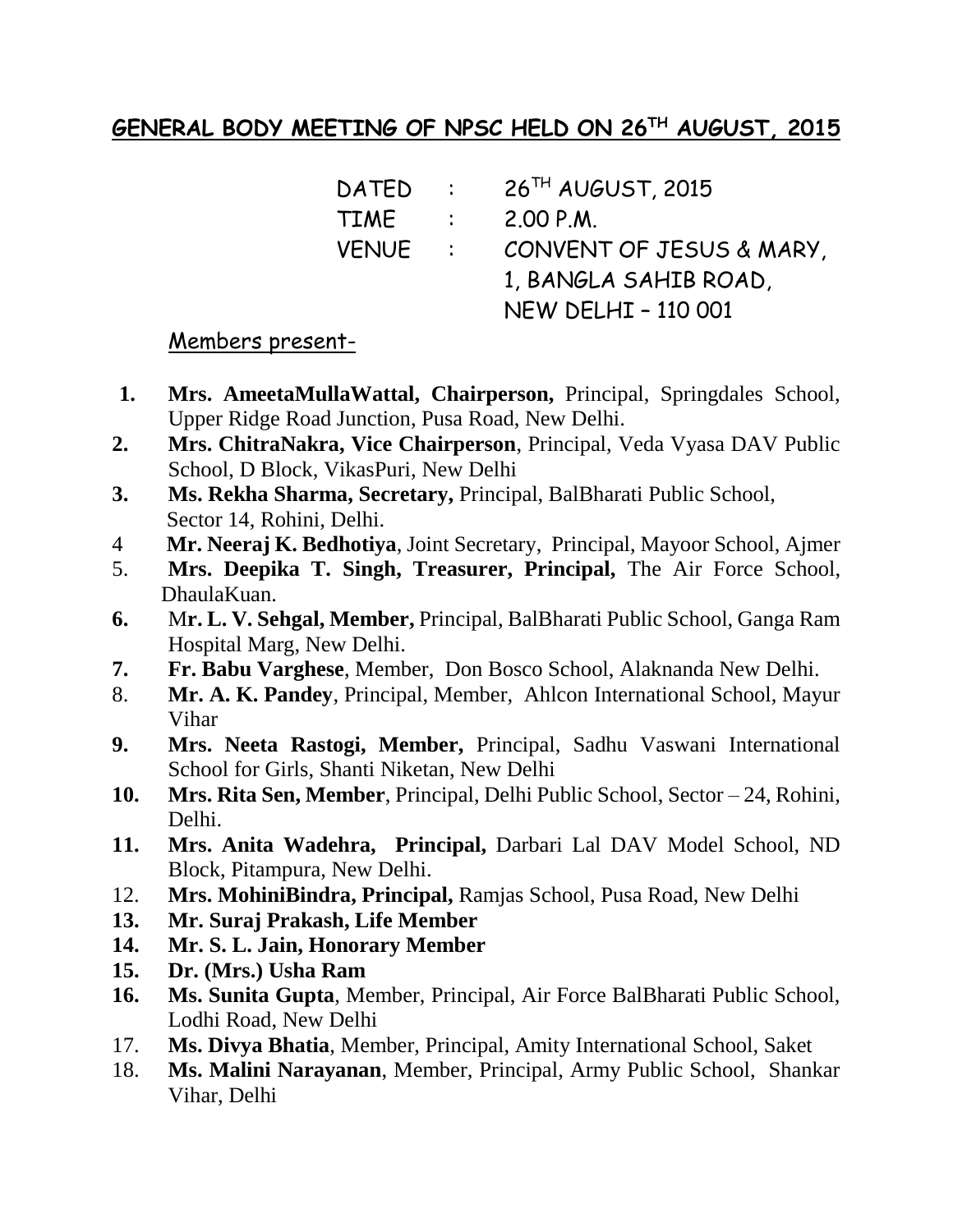- 19. **Dr. (Mrs.) AnjuTandon**, Member, Principal, BharatiyaVidyaBhavan's Mehta Vidyalaya, Kasturba Gandhi Marg, New Delhi – 110 001
- 20. **Mr. Arvind Bhatia**, Member, Principal, Bal Bharati Public School, Brij Vihar, Ghaziabad
- 21. **Ms. Shilpa Bhatnagar**, Member, Principal, Bhatnagar International School, Vasant Kunj, New Delhi
- **22. Sr. Joviana**, Member, Principal, Carmel Convent School, Malcha Marg, Chanakypuri, New Delhi.
- **23. Ms. Sunita Nagpal,** Member, Principal, Delhi Public School, SushantLok, Gurgaon
- 24. **Ms. Aparna Erry**, Member, Principal, DAV Public School, Sector 14, Gurgaon.
- **25. Mrs. Rashmi Raj Biswal**, Member, Principal, DAV Public School, Outer Ring Road, Pushpanjali,Pitampura.
- **26. Mrs. Reena Rajpal, Member, Principal,** Darbari Lal DAV Model School, Shalimar Bagh, New Delhi
- 27. **Ms. RenuLaroiya**, Member, Principal, DAV Public School, DayanandVihar,New Delhi
- **28. Mr. DharmendraGoyal**, Member, Principal, Delhi Public School Vasundhra, Ghaziabad
- **29. Mrs. Meeta Rai, Member,** Principal, Delhi Public School, Indirapuram, Ghaziabad
- **30. Ms. Reema Punj, Member,** Principal**,** Guru Nanak Public School, Punjabi Bagh
- **31. Mrs. Z. M. Siddique,** Member, Principal, Hamdard Public School, Tamilabad, Sangam Vihar, New Delhi.
- **32. Ms. Heemal Handoo Bhat,** Member, Principal, Hansraj Model School, Punjabi Bagh, New Delhi
- **33. Mr. George Mathew,** Member, Principal, Jaspal Kaur Public School, Shalimar Bagh, New Delhi
- **34. Mrs. SnehVerma,** Member, Principal, KulachiHansraj Model School, Ashok Vihar, Delhi
- **35. Mrs. Sangeeta Bhatia,** Principal, KIIT World School, Pitampura, Delhi
- **36. Mrs. PratibhaKohli,** Member, Principal, Maharaja Agrasen Model School, CD Block, Pitampura, New Delhi
- **37. Mr. B. C. Pandey**, Member, Principal, Mahavir Sr. Model School, Sangam Park Extn., New Delhi
- **38. Mrs. Mamta V. Bhatnagar,** Member, Principal, ManavSthali School, New Rajinder Nagar, New Delhi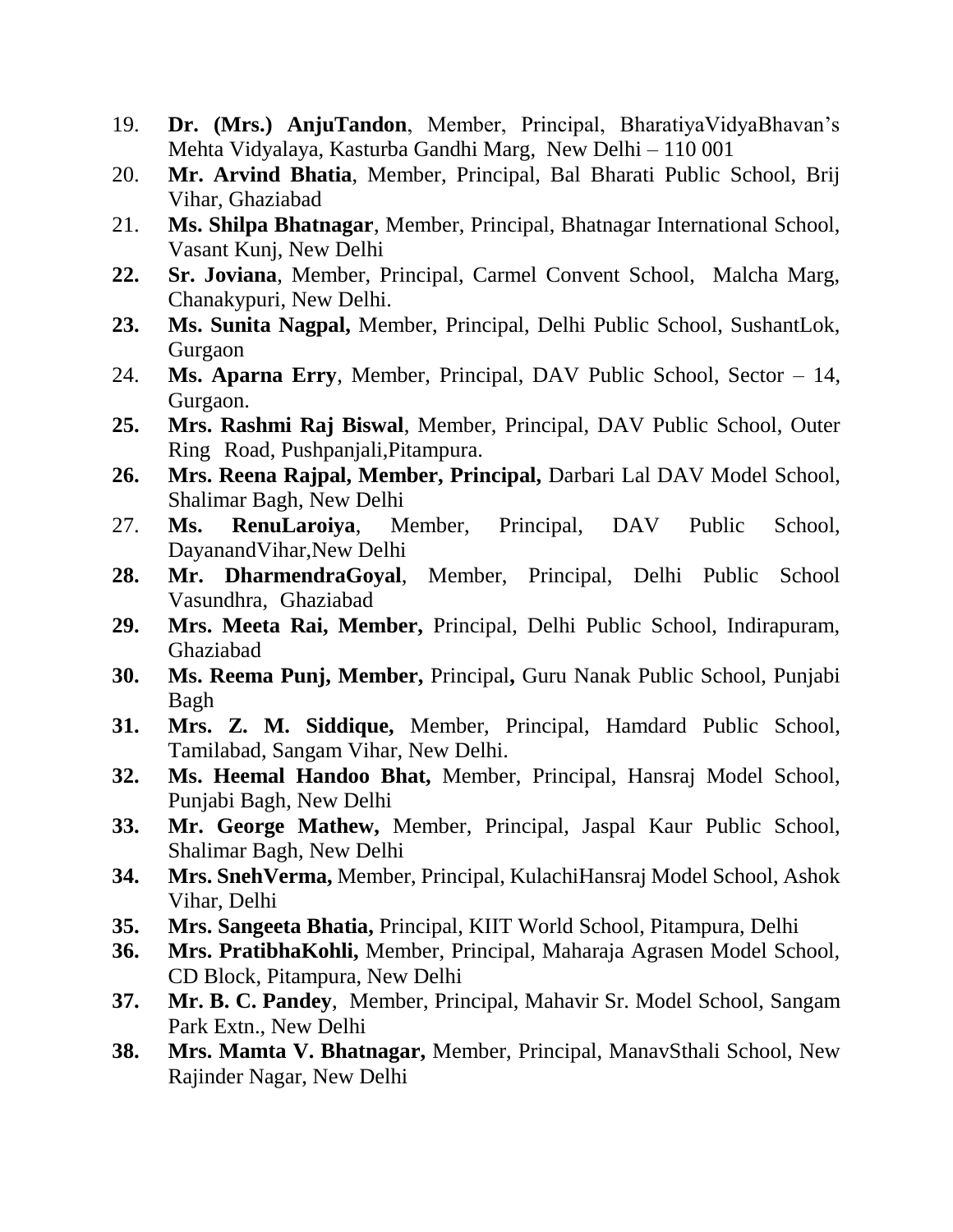- **39. Col. Ashok Kaul,** Member, Principal, Mata Jai Kaur Public School, Ashok Vihar, Delhi
- **40. Sr. Irene Mathais,** Member, Principal, Mater Dei School, Tilak Lane, New Delhi.
- **41. Mrs. Meenakshi Sahni,** Member, Principal, Modern School, Vasnat Vihar, New Delhi
- **42. Mrs. Sanghamitra Ghosh,** Member, Principal, The Mother's International School, Sri Aurobindo Marg, New Delhi
- **43. Ms. Jyoti Arora,** Member, Principal, Mount Abu Public School, Rohini, Delhi
- **44. Mr. Prashant Parashar,** Member, Principal, NK Bagrodia School, Rohini
- **45. Mrs. Neeta Rastogi,** Member, Principal, Sadhu Vaswani International School for Girls, Shanti Niketan, New Delhi
- **46. Ms. Anuradha Joshi,** Member, Principal, Sardar Patel Vidyalaya, Lodhi Estate, New Delhi

Leave of absence granted to -

- 1. **Mr. M. L. Babbar**, Life Member
- 2. **Ms. Annie Koshi**, Member, Principal, St Mary's School, Safdarjung Enclave, New Delhi
- 3. **Ms. Seema Jerath**, Member, Principal, DLF Public School, Sahibabad, Ghaziabad

The School welcomed the NPSC members which was followed by a melodious prayer by the School choir. The Office bearers were felicitated by the School after which the items of the agenda were taken up.

The Chairperson welcomed the members.

## **1 & 2 TO CONFIRM THE MINUTES OF THE LAST MEETING AND NOTE AND DISCUSS THE POINTS ARISING OUT OF THE LAST METING HELD ON 28TH JULY, 2015 AT SPRINGDALES SCHOOL, PUSA ROAD -**

The minutes of the meeting held on 28<sup>th</sup> July, 2015 at Springdales School, Pusa Road were read and confirmed.

### 3. **ADDRESS BY MR. MANISH SISODIA, DEPUTY CHIEF MINISTER AND EDUCATION MINISTER -**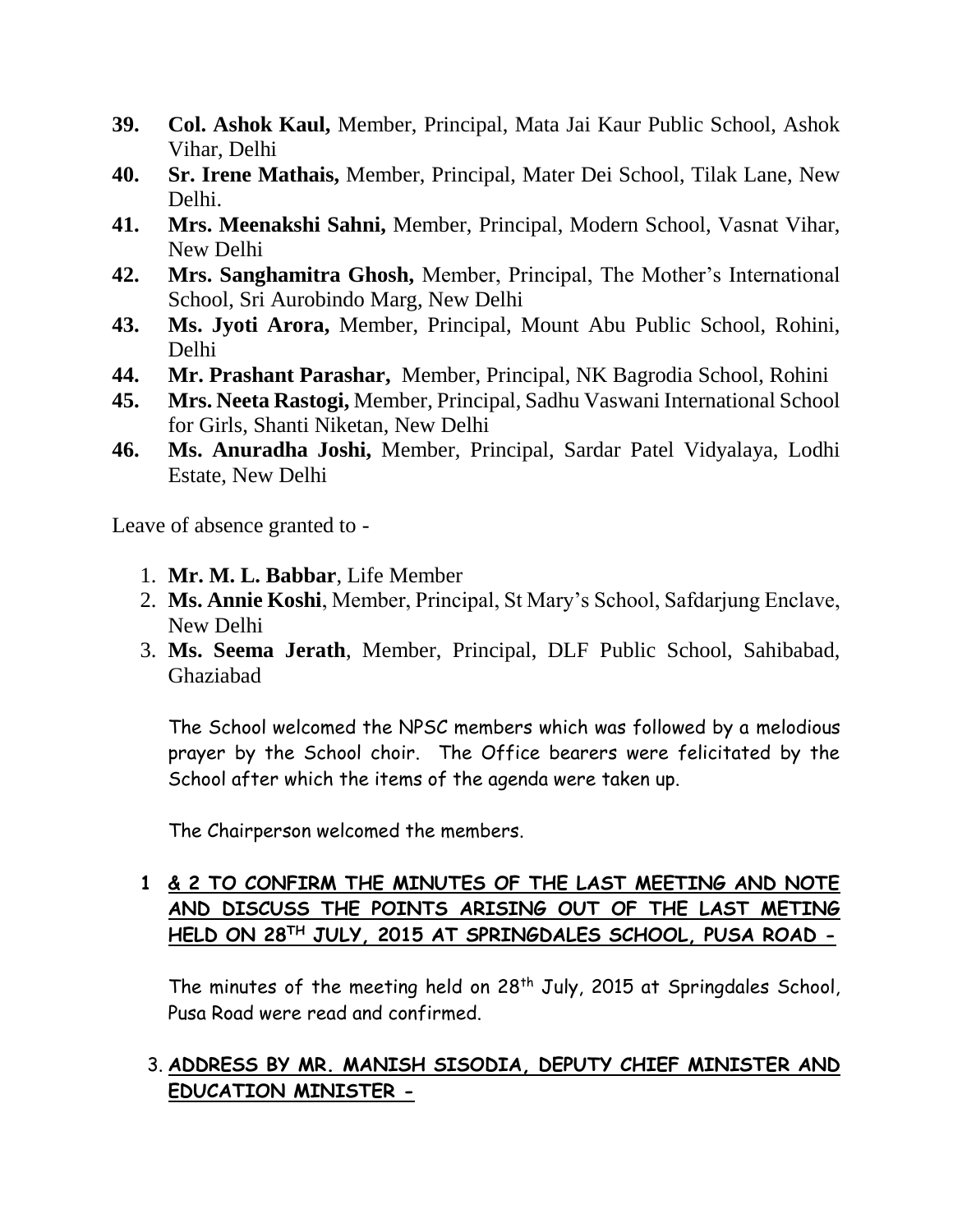The Hon'ble Deputy Chief Minister and Education Minister arrived at 3.00 p.m. He was warmly welcomed by the School Principal Sister Janet. A shawl was presented by Chairperson and Vice Principal Mrs. Chitra Nakra gave a floral welcome. The Chairperson welcomed the Hon'ble Minister and expressed the keen desire and hope that the Government would keep its promise of furthering the cause of education and take all stake holders with it.

The Minister, then addressed the members. He touched on various issues and reiterated that the endeavor of his Government was to improve the standard of the Government schools. He appreciated the excellent work being done by the NPSC schools and categorically stated that there was no effort to interfere with the working of the private schools. The only point he had made a number of times was that as long as the process of admission, fixation of fees and related matters was transparent, the government would not interfere. Mr. Sisodia wanted the schools to reduce the curriculum to ease the burden. In a subsequent question answer session he was very appreciative of the suggestions by members as improving teacher training, having public School Principals on Managing Committees of private schools, the question of evening shifts, encouraging a sports culture and above all the importance of inculcating values in students. He spoke of the plans for opening of a sports university and a Teacher training University. The vote of thanks was proposed by Ms. Rekha Sharma who thanked the Minister for sharing his views and future plans. She emphasized that the NPSC was committed to the cause of quality education and would partner the Government in all its endeavours to improve the educational environment as the ultimate aim of both was to make Delhi a leading light in the field of education.

## 4. **TO START THE PROCESS OF ELECTION NEW OFFICE BEARERS AND TO APPOINT THE CONVENOR OF THE COMMITTEE FOR ELECTIONS** -

The Chairperson then requested Mr. Sehgal to inform members about the elections. The Chairperson spoke about the rules and regulations framed for holding elections by some members at the time of the last election. She requested Mr. Sehgal to explain the process.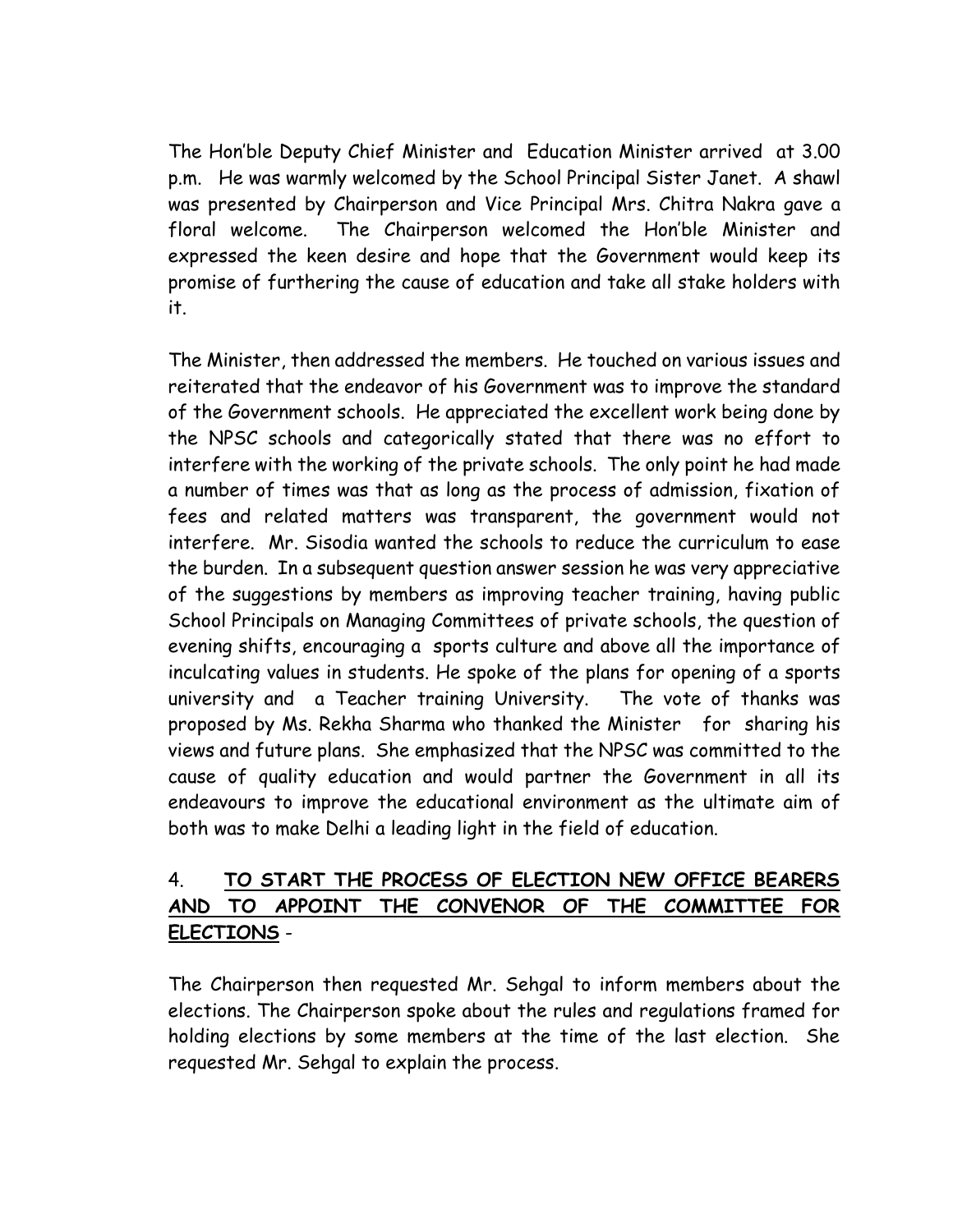- 1) The members were informed that the term of present office bearers will be over in September 2015 and the new office bearers are to be elected. The following office bearers are to be elected for a term of two years.
	- i) Chairperson
	- ii) Vice Chairperson
	- iii) Secretary
	- iv) Joint Secretary (Admn)
	- v) Joint Secretary (IT)
	- vi) Treasurer
- 2) As per rules a Returning Committee consisting of the following has been constituted:

| $\mathbf{L}$ | Mr M L Babbar, Life Member           | Convenor |
|--------------|--------------------------------------|----------|
| ii.          | Mrs Ameeta Mulla Wattal, Chairperson | Member   |
| iii.         | Mr L V Sehgal, preceding Chairperson | Member   |

- 3) Nominations for each of the posts may reach the Convenor, Returning Committee, at the official address of the Chairperson i.e. Springdales School, Pusa Road, New Delhi-110005 by 16 September 2015 or through email at [ameetam@gmail.com](mailto:ameetam@gmail.com) .
- 4) Each name is to be proposed by two members and seconded by another two members. Eligibility conditions for each of the posts are available at the NPSC website and the Nomination Proforma will also be made available at the NPSC website.

## **5. ANY OTHER MATTER** –

Friends, I would like to humbly suggest that our drivers who accompany us must be given a cup of tea and light refreshments at meetings.